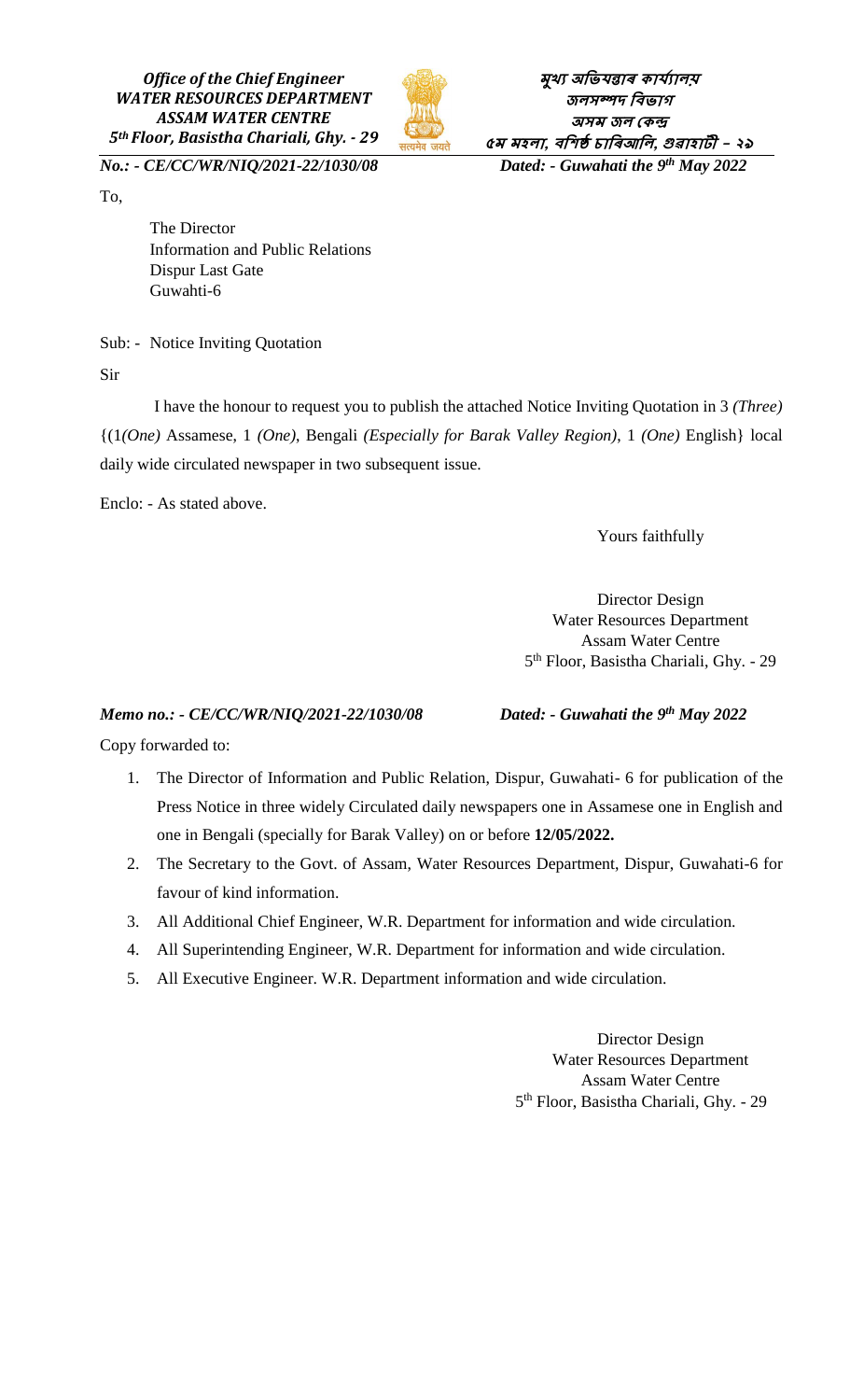*Office of the Chief Engineer WATER RESOURCES DEPARTMENT ASSAM WATER CENTRE 5th Floor, Basistha Chariali, Ghy. - 29*



**মুখ্য অভিযন্তাৰ কায্যালয় জলসম্পদ ভিিাগ অসম জল ককন্দ্ৰ ৫ম মহলা, িভিষ্ঠ চাভৰআভল, গুৱাহাটী - <sup>২৯</sup>** *Dated:* - Guwahati the 9<sup>th</sup> May 2022

*No.:* - *CE/CC/WR/NIO/2021-22/1030/08* 

## **NOTICE INVITING QUOTATION**

Sealed quotation affixing court fee stamp of Rs.8.25 *(Rupees Eight and Twenty Five paise)* only is hereby invited from the authorized Manufacturers/ Authorized dealers/ Suppliers for fixation of rates for supply of Geo Textile items/ Galvanized wire netting sheet/ Hexagonal wire netting roll/PVC coated wire netting box & Sewing Thread Yarn PPMF Stitching Thread etc. as detailed in the schedule enclosed and will be received by the undersigned up to 2:00 pm of **20/05/2022** at his office. The quotation will be opened at 2:30 pm on the same date and place. If the last day of receiving of quotation happens to be an unscheduled holiday/ bandha, the next working day will be considered as the date of receiving quotation.

Detailed quotation papers may be obtained from the official website **<https://waterresources.assam.gov.in/>**

The quotationers or their authorized agents may present at the time of opening of quotation, if they desire so.

Special terms and conditions are given below:

- 1. The quotation is invited for fixation of estimated rates only.
- 2. No work shall be allotted against this quotation.
- 3. Manufacturers submitting quotation should submit proof regarding incorporation of their organization and manufacturing facilities.
- 4. Other Agencies / Dealers should submit proof regarding authorized dealership of any manufacturer along with the proof regarding incorporation of the manufacturer and manufacturing facilities.
- 5. Rates should be quoted inclusive of all taxes as applicable.
- 6. Rates should be quoted For Guwahati.
- 7. Any correction of quoted rates should bear dated initial of the quotationer.
- 8. No quotation shall be received via e-mail.
- 9. Quotation may be submitted by speed post/Courier service, but it should reach the office of the undersigned within the stipulated date and time.
- 10. Bidder may submit Quotation in hardcopy as well as via email also if choose to, email id *eoicewrd@gmail.com*

Sd/- Director Design Water Resources Department Assam Water Centre 5 th Floor, Basistha Chariali, Ghy. – 29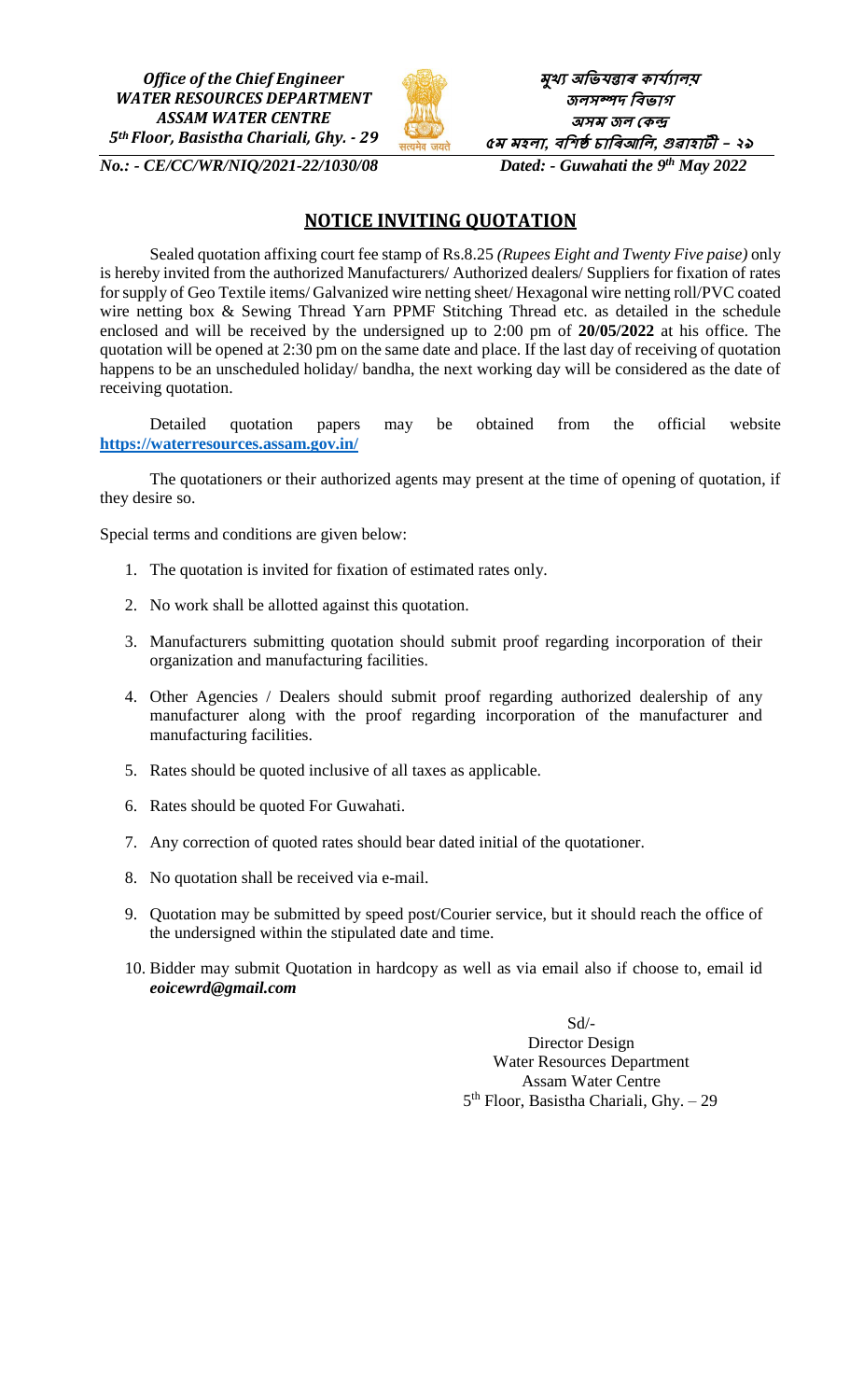## **SCHEDULE**

| <u>Item</u>    | <b>Item</b>                                                                                   | <u>Unit</u> | <u>Rate</u>                           | <b>Rate Including</b>                          |
|----------------|-----------------------------------------------------------------------------------------------|-------------|---------------------------------------|------------------------------------------------|
| <u>no.</u>     |                                                                                               |             | <b>Excluding</b><br><u>Tax in Rs.</u> | $\frac{tax}{in}$ Rs. (tax<br>calculation is to |
|                |                                                                                               |             |                                       | be detailed)                                   |
| $\mathbf{1}$   | Supply of Geo - textile bags of type - A                                                      | Each        |                                       |                                                |
|                | $(1.03 \times 0.70M)$ inner to inner made of Geo                                              |             |                                       |                                                |
|                | - textile non - woven fabric sheets of 400                                                    |             |                                       |                                                |
|                | GSM manufactured from 100% virgin                                                             |             |                                       |                                                |
|                | Polypropylene (PP) fiber with minimum                                                         |             |                                       |                                                |
|                | properties as per IS 16653:2017<br>$\mathbf{i}$                                               |             |                                       |                                                |
|                | Wide Tensile strength (MD) $\geq 20$<br>$KN/m \&$ Wide Tensile strength $CD$ )                |             |                                       |                                                |
|                | $\geq$ 20 KN/m                                                                                |             |                                       |                                                |
|                | Elongation<br>$(MD) \geq$<br>50%<br>$\&$<br>$\rm ii)$                                         |             |                                       |                                                |
|                | Elongation (CD) $\geq$ 50%                                                                    |             |                                       |                                                |
|                | iii)<br>Abrasion $\geq$ 95%                                                                   |             |                                       |                                                |
|                | Trapezoidal Tear Strength (MD) $\geq$<br>iv)                                                  |             |                                       |                                                |
|                | 450 N & Trapezoidal Tear Strength                                                             |             |                                       |                                                |
|                | $(CD) \geq 450 N$                                                                             |             |                                       |                                                |
|                | CBR Puncture strength $\geq 4,000$ N<br>V)                                                    |             |                                       |                                                |
|                | Permittivity $\geq 1.10$ s - 1<br>vi)                                                         |             |                                       |                                                |
|                | Permeability $\geq 40 \frac{\text{1}}{\text{m}^2/\text{sec}}$<br>vii)                         |             |                                       |                                                |
|                | viii)<br>AOS $\leq$ 75 micron                                                                 |             |                                       |                                                |
|                | UV Resistance $@$ 500 hours retained<br>ix)<br>Tensile strength (MD) & (CD) $\geq$ 80%        |             |                                       |                                                |
|                | $Mass \geq 400$ gm/m <sup>2</sup><br>X)                                                       |             |                                       |                                                |
|                | Thickness at $2$ KPa $\geq$ 3 mm<br>xi)                                                       |             |                                       |                                                |
|                | Seam strength $\geq 80$ % of actual fabric<br>xii)                                            |             |                                       |                                                |
|                | strength.                                                                                     |             |                                       |                                                |
|                | Stitching of Bags should be Ring Spun Yarn                                                    |             |                                       |                                                |
|                | stitches with $2,500 - 3,000$ denier double                                                   |             |                                       |                                                |
|                | line chain stitch with overlap with stitches                                                  |             |                                       |                                                |
|                | along the edge @ minimum 15 stitches per                                                      |             |                                       |                                                |
|                | 100 mm.                                                                                       |             |                                       |                                                |
|                | (Bags are to be supplied of 100 numbers in                                                    |             |                                       |                                                |
|                | a bundle, properly packed with each bag<br>having proper tag with<br>name<br>οf               |             |                                       |                                                |
|                | Manufacturer, Batch Number, the GSM and                                                       |             |                                       |                                                |
|                | type of polymer encrypted and stitched on                                                     |             |                                       |                                                |
|                | top corner and each bag is to be marked with                                                  |             |                                       |                                                |
|                | "WRD, Govt. of ASSAM" to be printed                                                           |             |                                       |                                                |
|                | distinctly. Test Certificate from approved                                                    |             |                                       |                                                |
|                | NABL accredited and ISO Certified                                                             |             |                                       |                                                |
|                | Laboratory should invariably be submitted                                                     |             |                                       |                                                |
| $\overline{2}$ | against each batch of material).                                                              | Each        |                                       |                                                |
|                | Supply of Geo - textile bags of type - A<br>$(1.03 \times 0.70M)$ inner to inner made of Geo- |             |                                       |                                                |
|                | textile non- woven fabric sheets of 300                                                       |             |                                       |                                                |
|                | GSM manufactured from 100% virgin                                                             |             |                                       |                                                |
|                | Polypropylene (PP) fiber with minimum                                                         |             |                                       |                                                |
|                | properties as per IS 16653:2017                                                               |             |                                       |                                                |
|                | Wide Tensile strength (MD) $\geq 15$<br>$\mathbf{i}$                                          |             |                                       |                                                |
|                | $KN/m \&$ Wide Tensile strength (CD)                                                          |             |                                       |                                                |
|                | $\geq$ 15 KN/m                                                                                |             |                                       |                                                |
|                | $\ddot{\text{1}}$<br>Elongation<br>$(MD) \geq$<br>50%<br>$\&$                                 |             |                                       |                                                |
|                | Elongation (CD) $\geq$ 50%<br>Abrasion $\geq$ 95%<br>$\overline{\text{iii}}$                  |             |                                       |                                                |
|                | Trapezoidal Tear Strength (MD) $\geq$<br>iv)                                                  |             |                                       |                                                |
|                | 340 N & Trapezoidal Tear Strength                                                             |             |                                       |                                                |
|                | $(CD) \geq 340 N$                                                                             |             |                                       |                                                |
|                | CBR Puncture strength $\geq$ 3,000 N<br>V)                                                    |             |                                       |                                                |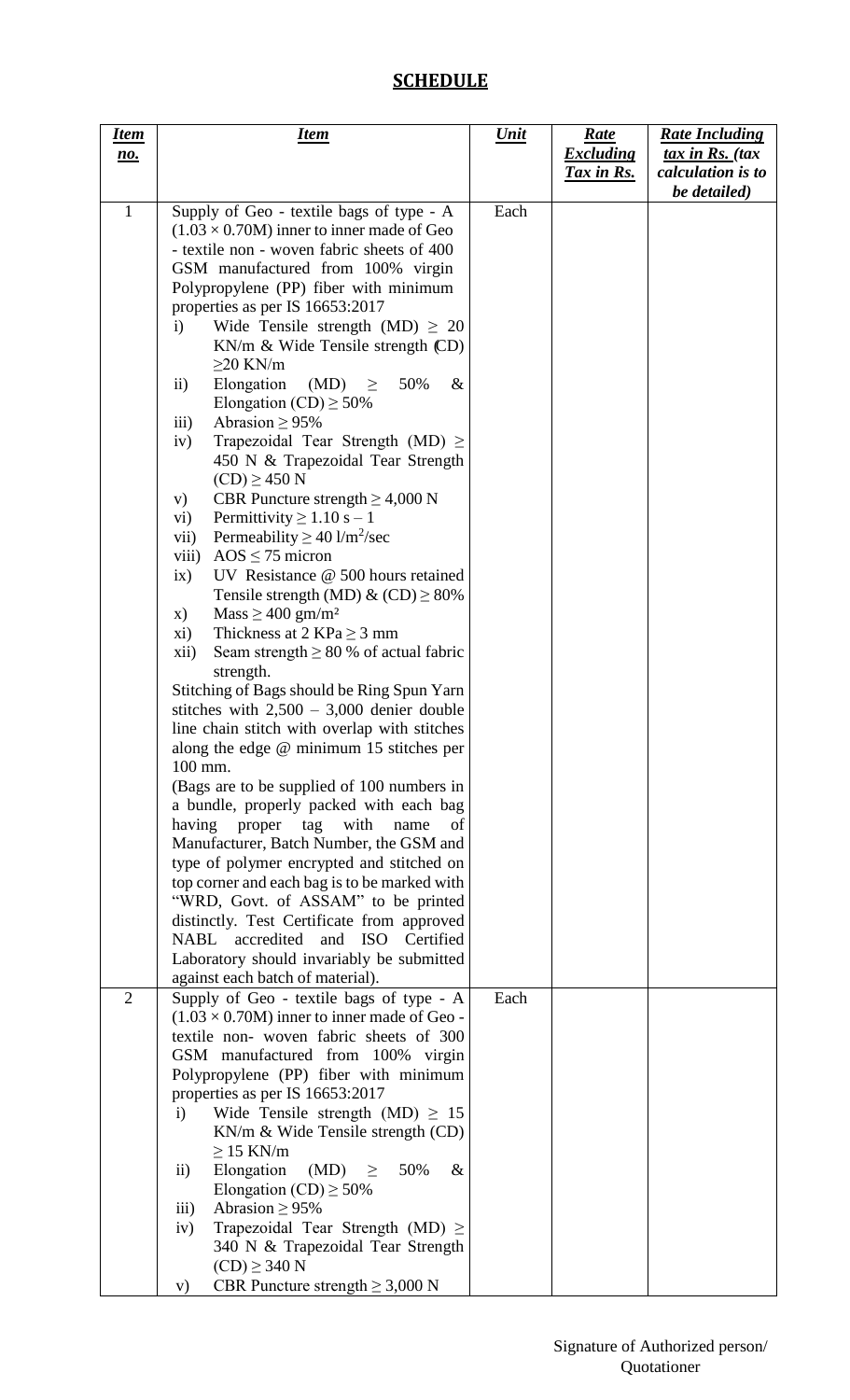| <b>Item</b><br><u>no.</u> | <u>Item</u>                                                                                                                                                                                                                                                                                                                                                                                                                                                                                                                                                                                                                                                                                                                                                                                                                                                                                                                                                                                                                                                                                                                                                                                                                                                                                                                                                                                                                                                                                                               | <u>Unit</u> | Rate<br><b>Excluding</b><br><u>Tax in Rs.</u> | <b>Rate Including</b><br>$\frac{tax}{in}$ Rs. (tax<br>calculation is to<br>be detailed) |
|---------------------------|---------------------------------------------------------------------------------------------------------------------------------------------------------------------------------------------------------------------------------------------------------------------------------------------------------------------------------------------------------------------------------------------------------------------------------------------------------------------------------------------------------------------------------------------------------------------------------------------------------------------------------------------------------------------------------------------------------------------------------------------------------------------------------------------------------------------------------------------------------------------------------------------------------------------------------------------------------------------------------------------------------------------------------------------------------------------------------------------------------------------------------------------------------------------------------------------------------------------------------------------------------------------------------------------------------------------------------------------------------------------------------------------------------------------------------------------------------------------------------------------------------------------------|-------------|-----------------------------------------------|-----------------------------------------------------------------------------------------|
|                           | Permittivity $\geq 1.25$ s - 1<br>$\rm vi)$<br>Permeability $\geq 60$ l/m <sup>2</sup> /sec<br>vii)<br>viii) $AOS \le 75$ micron<br>UV Resistance @ 500 hours retained<br>ix)<br>Tensile strength (MD) & (CD) $\geq$ 80%<br>$Mass \geq 300$ gm/m <sup>2</sup><br>X)<br>Thickness at 2 KPa $\geq$ 3 mm<br>xi)<br>Seam strength $\geq 80$ % of actual fabric<br>xii)<br>strength.<br>Stitching of Bags should be Ring Spun Yarn<br>stitches with $2,500 - 3,000$ denier double<br>line chain stitch with overlap with stitches<br>along the edge $@$ minimum 15 stitches per<br>100 mm.<br>(Bags are to be supplied of 100 numbers in<br>a bundle, properly packed with each bag<br>with<br>having proper tag<br>name<br>of<br>Manufacturer, Batch Number, the GSM and<br>type of polymer encrypted and stitched on<br>top corner and each bag is to be marked with<br>"WRD Govt. of ASSAM" to be printed<br>distinctly. Test Certificate from approved<br>NABL accredited and ISO Certified<br>Laboratory should invariably be submitted                                                                                                                                                                                                                                                                                                                                                                                                                                                                                   |             |                                               |                                                                                         |
| 3                         | against each batch of material).<br>Supply of Geo Bags Type - B (Size 2.00m ×<br>1.50m inner to inner) made of composite<br>layers of Polypropylene (PP) fiber as per IS<br>16653:2017 for Nonwoven and IS<br>16654:2017 for Woven:<br>Woven Geo-textile for the outer cover<br>$(300$ gsm $):$<br>The woven geo textile is woven with<br>multifilament woven fabric manufactured<br>from ultra violet stabilized polypropylene.<br>Geo - textile used to manufacture geo -<br>textile bags should have high mechanical<br>properties for enhanced durability along<br>with enhanced puncture, abrasion and U.V.<br>resistance characteristics. Geo - textile<br>should be inert to biological degradation and<br>resistant to naturally encountered chemicals,<br>alkalis, and acids.<br><b>Properties:</b><br>Tensile strength (MD) $\geq 80$ KN/m &<br>$\mathbf{i}$<br>Tensile strength $(CD) \ge 70$ KN/m<br>Elongation (MD) $\leq$<br>25%<br>$\&$<br>$\rm ii)$<br>Elongation (CD) $\leq$ 25%<br>iii)<br>Abrasion $\geq$ 75%<br>Trapezoidal Tear Strength (MD) $\geq$<br>iv)<br>1,500N & Trapezoidal Tear Strength<br>$(CD) \geq 1,300N$<br>CBR Puncture strength $\geq$ 900N<br>V)<br>Permittivity $\geq 1.25$ s - 1<br>$\mathbf{vi})$<br>Permeability $\geq 18$ l/m <sup>2</sup> /sec<br>vii)<br>viii) $AOS \le 250$ micron<br>UV Resistance @ 500 hours retained<br>ix)<br>Tensile strength (MD) & $(CD) \ge 80\%$<br>$Mass \geq 300$ gm/m <sup>2</sup><br>X)<br>Seam strength $\geq$ 50 % of actual fabric<br>xi) | Each        |                                               |                                                                                         |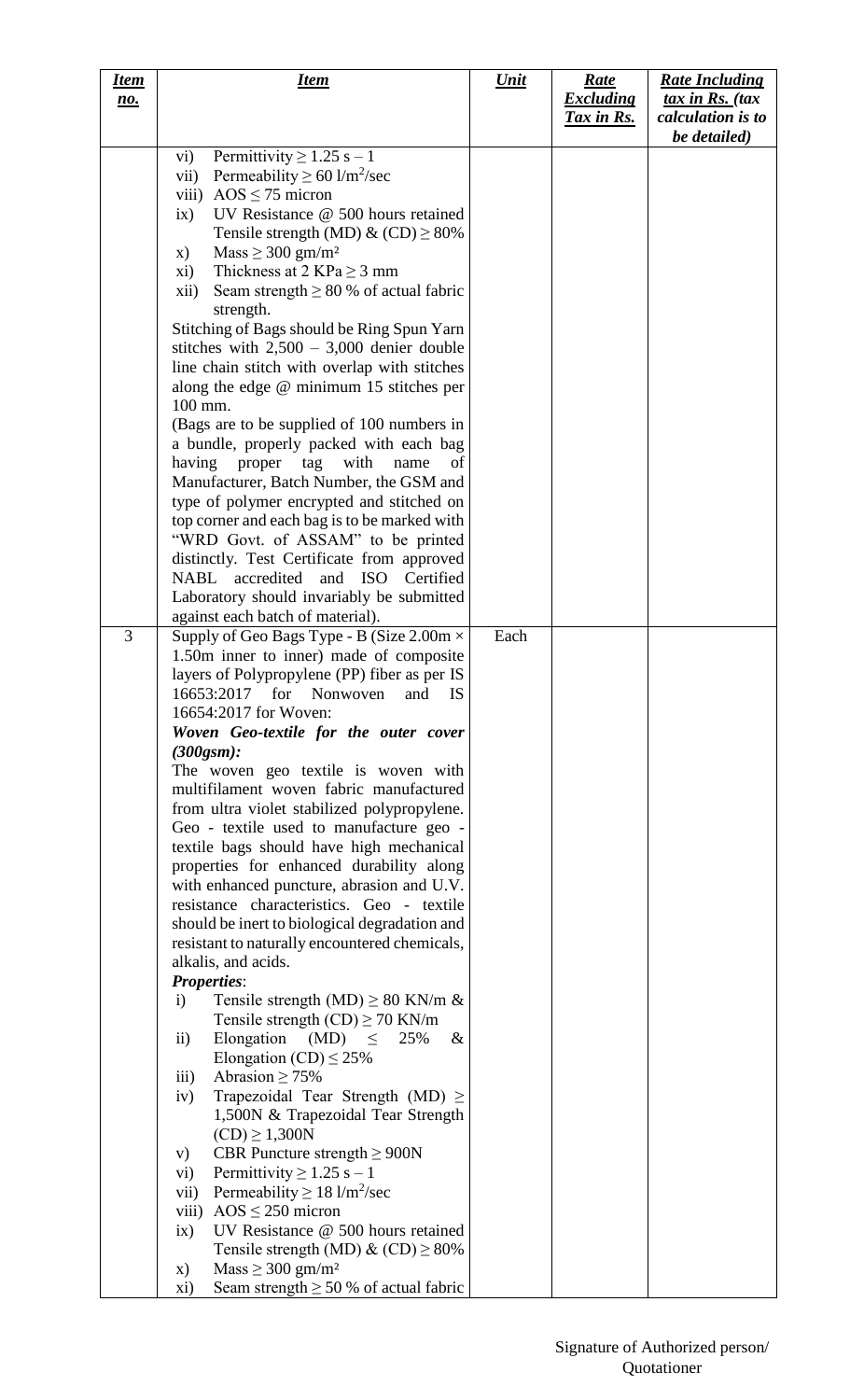| <u>Item</u>    | <u>Item</u>                                                                               | <u>Unit</u> | <u>Rate</u>      | <b>Rate Including</b>             |
|----------------|-------------------------------------------------------------------------------------------|-------------|------------------|-----------------------------------|
| <u>no.</u>     |                                                                                           |             | <b>Excluding</b> | tax in Rs. (tax                   |
|                |                                                                                           |             | Tax in Rs.       | calculation is to<br>be detailed) |
|                | strength.                                                                                 |             |                  |                                   |
|                | Non - Woven Geo - textile for the inner                                                   |             |                  |                                   |
|                | layer(300gsm):                                                                            |             |                  |                                   |
|                | It is needle punched non - woven geo -                                                    |             |                  |                                   |
|                | textile made of 100% polypropylene staple                                                 |             |                  |                                   |
|                | fibers which are formed into a random                                                     |             |                  |                                   |
|                | network for dimensional stability. It should                                              |             |                  |                                   |
|                | resist UV degradation, rotting and alkalis.                                               |             |                  |                                   |
|                | <b>Properties:</b>                                                                        |             |                  |                                   |
|                | Wide Tensile strength (MD) $\geq 15$<br>$\mathbf{i}$<br>KN/m & Wide Tensile strength (CD) |             |                  |                                   |
|                | $>15$ KN/m                                                                                |             |                  |                                   |
|                | Elongation<br>$(MD) \geq$<br>50%<br>$\&$<br>$\rm ii)$                                     |             |                  |                                   |
|                | Elongation (CD) $\geq$ 50%                                                                |             |                  |                                   |
|                | iii)<br>Abrasion $\geq$ 95%                                                               |             |                  |                                   |
|                | Trapezoidal Tear Strength (MD) $\geq$<br>iv)                                              |             |                  |                                   |
|                | 340 N & Trapezoidal Tear Strength                                                         |             |                  |                                   |
|                | $(CD) \geq 340 N$                                                                         |             |                  |                                   |
|                | CBR Puncture strength $\geq$ 3,000 N<br>V)                                                |             |                  |                                   |
|                | Permittivity $\geq$ 1.25 s – 1<br>$\mathbf{v}$ i)                                         |             |                  |                                   |
|                | Permeability $\geq 60$ l/m <sup>2</sup> /sec<br>vii)                                      |             |                  |                                   |
|                | viii) $AOS \le 75$ micron<br>UV Resistance @ 500 hours retained                           |             |                  |                                   |
|                | ix)<br>Tensile strength (MD) & $(CD) \ge 80\%$                                            |             |                  |                                   |
|                | $Mass \geq 300$ gm/m <sup>2</sup><br>X)                                                   |             |                  |                                   |
|                | Thickness at 2 KPa $\geq$ 3 mm<br>xi)                                                     |             |                  |                                   |
|                | Seam strength $\geq 80$ % of actual fabric<br>xii)                                        |             |                  |                                   |
|                | strength.                                                                                 |             |                  |                                   |
|                | Stitching of Bags should be Ring Spun Yarn                                                |             |                  |                                   |
|                | stitches with $2,500 - 3,000$ denier double                                               |             |                  |                                   |
|                | line chain stitch with overlap with stitches                                              |             |                  |                                   |
|                | along the edge.                                                                           |             |                  |                                   |
|                | (Bags are to be supplied of 15 numbers in a                                               |             |                  |                                   |
|                | bundle, properly packed with each bag                                                     |             |                  |                                   |
|                | with<br>having<br>proper<br>tag<br>name<br>of<br>Manufacturer, Batch Number, the GSM and  |             |                  |                                   |
|                | type of polymer encrypted and stitched from                                               |             |                  |                                   |
|                | approved NABL accredited<br>and ISO                                                       |             |                  |                                   |
|                | Certified Laboratory should invariably be                                                 |             |                  |                                   |
|                | submitted against each batch of material).                                                |             |                  |                                   |
| $\overline{4}$ | Supply of Geo-textile Bags (Pillow Type) of                                               | Each        |                  |                                   |
|                | Size $1.20m \times 1.00m$ , inner dimension made                                          |             |                  |                                   |
|                | of composite layers of geo-textile as per                                                 |             |                  |                                   |
|                | specifications<br>below:                                                                  |             |                  |                                   |
|                | Woven Geo-textile for the outer cover. The                                                |             |                  |                                   |
|                | woven geo textile is woven with UV<br>resistant slit film tape fibre with MAVR            |             |                  |                                   |
|                | values of the following properties. Geo-                                                  |             |                  |                                   |
|                | textile used to manufacture geo-textile bags                                              |             |                  |                                   |
|                | should have high mechanical properties for                                                |             |                  |                                   |
|                | enhanced durability along with enhanced                                                   |             |                  |                                   |
|                | puncture, abrasion and U.V. resistance                                                    |             |                  |                                   |
|                | characteristics. Geo-textile should be inert                                              |             |                  |                                   |
|                | to biological degradation and resistant to                                                |             |                  |                                   |
|                | naturally encountered chemicals, alkalis,                                                 |             |                  |                                   |
|                | and acids.                                                                                |             |                  |                                   |
|                | Weight (ISO-9864/ASTMD 5261) $\ge$<br>1)                                                  |             |                  |                                   |
|                | 250 Gms/Sqm.<br>Tensile strength<br>(MD) (ASTMD<br>2)                                     |             |                  |                                   |
|                | $4595$ ) $\geq$ 35 kN/m                                                                   |             |                  |                                   |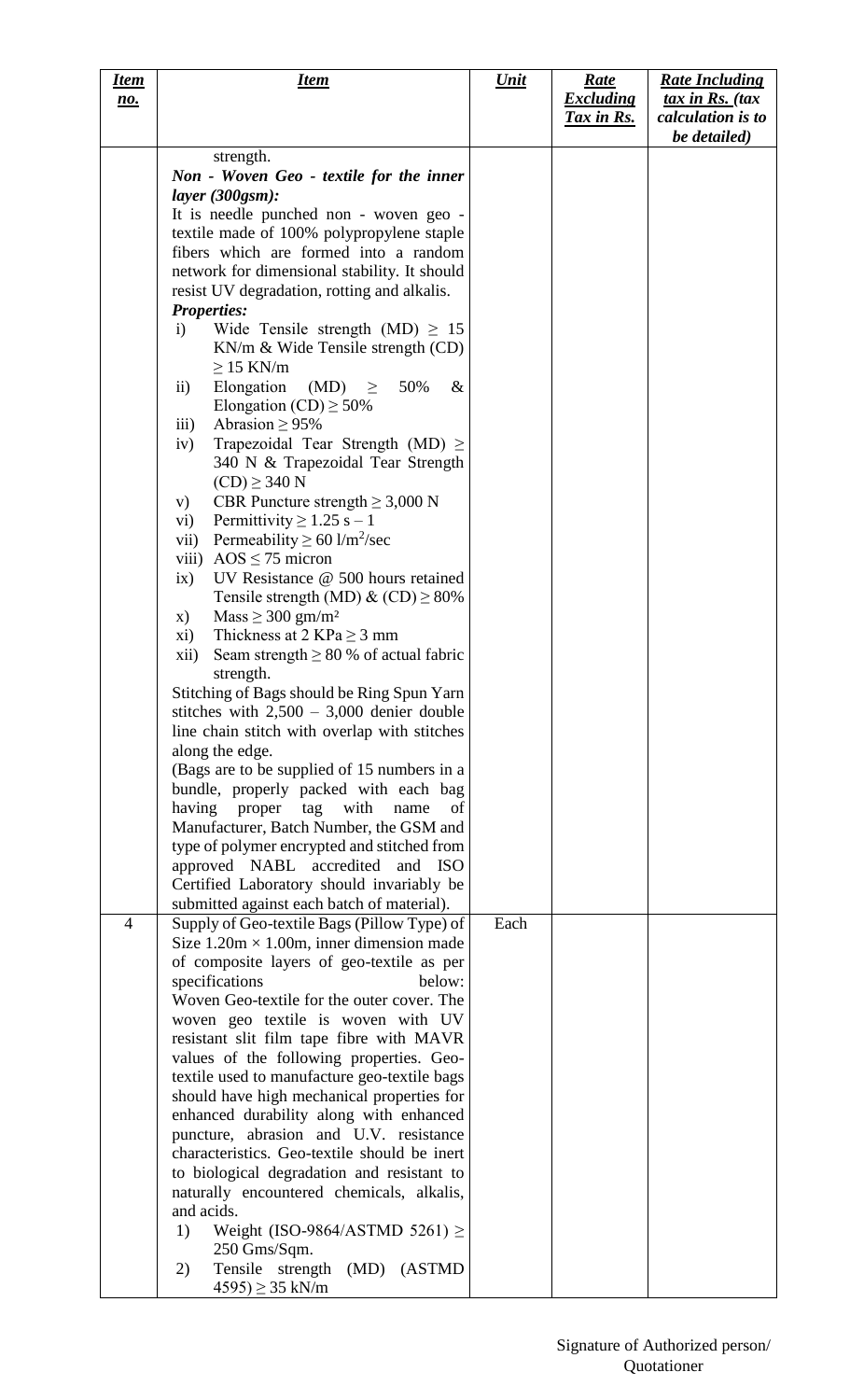| <b>Item</b> | <b>Item</b>                                                  | <u>Unit</u> | <u>Rate</u>       | <b>Rate Including</b>     |
|-------------|--------------------------------------------------------------|-------------|-------------------|---------------------------|
| <u>no.</u>  |                                                              |             | <b>Excluding</b>  | $\frac{tax}{in}$ Rs. (tax |
|             |                                                              |             | <u>Tax in Rs.</u> | calculation is to         |
|             |                                                              |             |                   | be detailed)              |
|             | Tensile strength (CD) (ASTMD<br>3)                           |             |                   |                           |
|             | $4595$ ) $\geq$ 35 kN/m                                      |             |                   |                           |
|             | Tensile Elongation (ASTMD 4595) $\geq$<br>4)                 |             |                   |                           |
|             | 5% & $\leq$ 30%                                              |             |                   |                           |
|             | Grab Elongation (ASTMD 4632) $\geq$<br>5)                    |             |                   |                           |
|             | 5% & $\leq$ 30%                                              |             |                   |                           |
|             | Tensile strength $(ASTMD 4632)$ =<br>6)                      |             |                   |                           |
|             | 1.5 KN                                                       |             |                   |                           |
|             | UV resistance $(ASTMD 4355)$ =<br>7)                         |             |                   |                           |
|             | 70%/500 hrs                                                  |             |                   |                           |
|             | Non - woven Geo - textile for the inner                      |             |                   |                           |
|             | layer. It is needle punched non - woven geo-                 |             |                   |                           |
|             | textile made of 100% polypropylene staple                    |             |                   |                           |
|             | fibers which are formed into a random                        |             |                   |                           |
|             | network for dimensional stability. It should                 |             |                   |                           |
|             | resist UV degradation, rotting and alkalis.                  |             |                   |                           |
|             | Weight (ISO-9864/ASTMD 5261) $\geq$<br>1)                    |             |                   |                           |
|             | 300 Gms/Sqm.                                                 |             |                   |                           |
|             | Tensile strength (MD) (ASTMD<br>2)                           |             |                   |                           |
|             | 4595) $\geq$ 12 kN/m                                         |             |                   |                           |
|             | Tensile strength (CD) (ASTMD<br>3)                           |             |                   |                           |
|             | 4595) $\geq$ 12 kN/m                                         |             |                   |                           |
|             | Tensile Elongation (ASTMD 4595) $\geq$<br>4)                 |             |                   |                           |
|             | 5% & $\leq$ 30%                                              |             |                   |                           |
|             | Grab Elongation (ASTMD 4632) $\geq$<br>5)                    |             |                   |                           |
|             | 5% & $\leq$ 30%                                              |             |                   |                           |
|             | Tensile strength (ASTMD $4632$ ) =<br>6)                     |             |                   |                           |
|             | 1.5 KN                                                       |             |                   |                           |
|             | UV resistance $(ASTMD 4355) =$<br>7)                         |             |                   |                           |
|             | 70%/500 hrs                                                  |             |                   |                           |
|             | (Bags are to be supplied of 100 numbers or                   |             |                   |                           |
|             | part in a bundle, properly packed with name                  |             |                   |                           |
|             | of Manufacturer and Batch Number is to be                    |             |                   |                           |
|             | marked on each bag with "WRD Govt. of                        |             |                   |                           |
|             | ASSAM" to be printed on each bag and                         |             |                   |                           |
|             | mentioning properly the GSM and type of                      |             |                   |                           |
|             | Geo bag polymer. Test Certificate from                       |             |                   |                           |
|             | approved NABL accredited and ISO                             |             |                   |                           |
|             | Certified Laboratory should invariably be                    |             |                   |                           |
|             | submitted against each batch of material)                    |             |                   |                           |
| 5           | Supply of non - woven Geo - textile fabric                   | Sqm         |                   |                           |
|             | sheets of 300 GSM manufactured from                          |             |                   |                           |
|             | 100% virgin Polypropylene (PP) fiber with                    |             |                   |                           |
|             | minimum properties as per IS 16653:2017                      |             |                   |                           |
|             | Wide Tensile strength (MD) $\geq 15$<br>$\mathbf{i}$         |             |                   |                           |
|             | $KN/m \&$ Wide Tensile strength (CD)                         |             |                   |                           |
|             | $\geq$ 15 KN/m                                               |             |                   |                           |
|             | Elongation (MD) $\geq$<br>$\&$<br>$\ddot{\mathbf{i}}$<br>50% |             |                   |                           |
|             | Elongation (CD) $\geq$ 50%                                   |             |                   |                           |
|             | Abrasion $\geq$ 95%<br>$\overline{\text{iii}}$               |             |                   |                           |
|             | Trapezoidal Tear Strength (MD) $\geq$<br>iv)                 |             |                   |                           |
|             | 340 N & Trapezoidal Tear Strength                            |             |                   |                           |
|             | $(CD) \geq 340 N$                                            |             |                   |                           |
|             | CBR Puncture strength $\geq$ 3,000 N<br>V)                   |             |                   |                           |
|             | Permittivity $\geq 1.25$ s - 1<br>vi)                        |             |                   |                           |
|             | Permeability $\geq 60$ l/m <sup>2</sup> /sec<br>vii)         |             |                   |                           |
|             | $AOS \le 75$ micron<br>viii)                                 |             |                   |                           |
|             | UV Resistance $@$ 500 hours retained<br>ix)                  |             |                   |                           |
|             | Tensile strength (MD) & $(CD) \ge 80\%$                      |             |                   |                           |
|             | $Mass \geq 300$ gm/m <sup>2</sup><br>X)                      |             |                   |                           |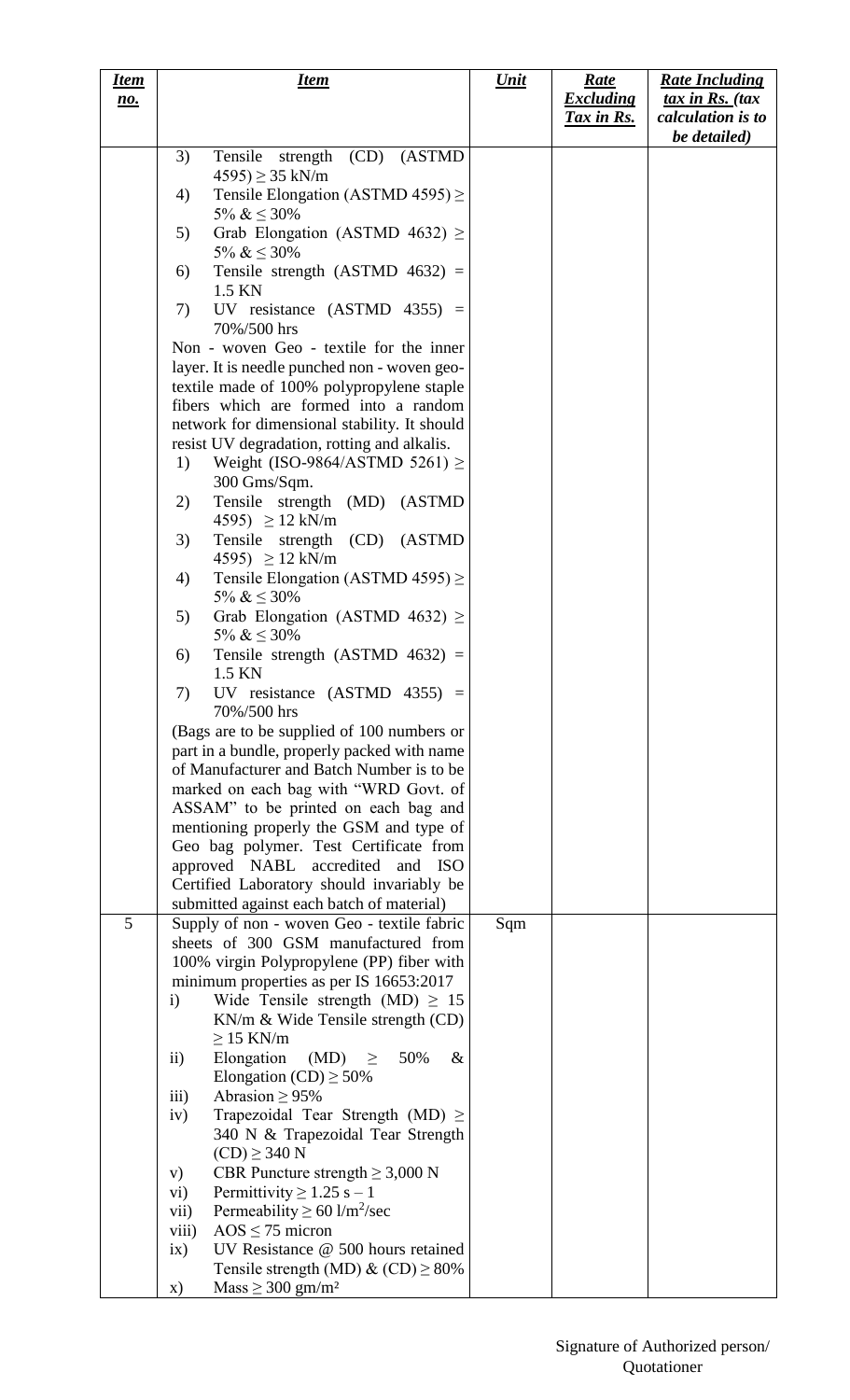| <u>Item</u> | <u>Item</u>                                                                                | <u>Unit</u> | <u>Rate</u>                    | <b>Rate Including</b>                          |
|-------------|--------------------------------------------------------------------------------------------|-------------|--------------------------------|------------------------------------------------|
| <u>no.</u>  |                                                                                            |             | <b>Excluding</b><br>Tax in Rs. | $\frac{tax}{in}$ Rs. (tax<br>calculation is to |
|             |                                                                                            |             |                                | be detailed)                                   |
|             | Thickness at 2 KPa $\geq$ 3 mm.<br>xi)                                                     |             |                                |                                                |
|             | (Each Roll of Geo Fabric Sheet should be                                                   |             |                                |                                                |
|             | supplied in properly packed Bundles and<br>should be marked with the Name of               |             |                                |                                                |
|             | Manufacturer, Batch<br>Number<br>$\&$<br>its                                               |             |                                |                                                |
|             | dimensions clearly on each roll with "WRD                                                  |             |                                |                                                |
|             | Govt. of ASSAM" to be printed on it and                                                    |             |                                |                                                |
|             | mentioning properly the GSM and type of                                                    |             |                                |                                                |
|             | polymer and Test Certificate from approved                                                 |             |                                |                                                |
|             | accredited and ISO Certified<br>NABL                                                       |             |                                |                                                |
|             | Laboratory should invariably be submitted<br>against each batch of material).              |             |                                |                                                |
| 6           | Supply of G - Mat in double layered                                                        | Sqm         |                                |                                                |
|             | composite Geo - textile fabricated to form a                                               |             |                                |                                                |
|             | three dimensional mattresses, the upper                                                    |             |                                |                                                |
|             | layer of the mattress being heavily woven                                                  |             |                                |                                                |
|             | with polypropylene fabric needle - punched                                                 |             |                                |                                                |
|             | with<br>a mixture of U.V. stabilized green<br>fibers and cut tape yarns with               |             |                                |                                                |
|             | <b>Upper Layer Properties as:</b>                                                          |             |                                |                                                |
|             | 1) Mass per unit area $> 650$ GSM,                                                         |             |                                |                                                |
|             | 2) Tensile Strength (MD) $\geq$ 70kN/m,                                                    |             |                                |                                                |
|             | Tensile Strength $(CD) \ge 70$ kN/m<br>3)                                                  |             |                                |                                                |
|             | Tensile Elongation (MD) $\leq$ 25%,<br>4)<br>5) Tensile Elongation (CD) $\leq$ 25%,        |             |                                |                                                |
|             | 6) Pore Size $< 0.35$ mm,                                                                  |             |                                |                                                |
|             | Abrasion Resistance $\geq$ 35 %,<br>7)                                                     |             |                                |                                                |
|             | 8) UV @ 500 hours $\geq 90\%$                                                              |             |                                |                                                |
|             | 9) Resistance to Oxidation @ 100°C for 28                                                  |             |                                |                                                |
|             | days) $\geq 80\%$                                                                          |             |                                |                                                |
|             | &<br><b>Lower Layer Properties as</b>                                                      |             |                                |                                                |
|             | 1) Mass per unit area $> 400$ GSM,                                                         |             |                                |                                                |
|             | Tensile Strength (MD) $\geq$ 110kN/m,<br>2)                                                |             |                                |                                                |
|             | 3) Tensile Strength $(CD) \ge 90kN/m$ ,                                                    |             |                                |                                                |
|             | 4) Tensile Elongation (MD) $\leq$ 25%,                                                     |             |                                |                                                |
|             | 5) Tensile Elongation (CD) $\leq$ 25%,<br>6) Pore Size $< 0.35$ mm,                        |             |                                |                                                |
|             | 7) Abrasion Resistance $\geq 60\%$ ,                                                       |             |                                |                                                |
|             | 8) UV @ 500 hours $\geq 90\%$ ,                                                            |             |                                |                                                |
|             | 9) Resistance to Oxidation @ 100°C for 28                                                  |             |                                |                                                |
|             | days) $\geq$ 80%.                                                                          |             |                                |                                                |
|             | sewing thread should be of high<br>The                                                     |             |                                |                                                |
|             | tenacity polyester and parallel stitches are<br>to be continued positioned at 350 mm apart |             |                                |                                                |
|             | with a stitch length not exceeding 5 mm.                                                   |             |                                |                                                |
|             | (Each roll of G-Mat should be supplied in                                                  |             |                                |                                                |
|             | properly packed bundle and should be                                                       |             |                                |                                                |
|             | marked with the Name of Manufacturer &                                                     |             |                                |                                                |
|             | Batch Number & its dimensions clearly on                                                   |             |                                |                                                |
|             | each roll with "WRD Govt. of ASSAM" to<br>be printed on it and mentioning properly the     |             |                                |                                                |
|             | GSM (for both upper and lower layer) and                                                   |             |                                |                                                |
|             | types of polymer (for both upper and lower                                                 |             |                                |                                                |
|             | layer) and Test Certificate from approved                                                  |             |                                |                                                |
|             | accredited<br>and ISO<br>Certified<br><b>NABL</b>                                          |             |                                |                                                |
|             | Laboratory should invariably be submitted                                                  |             |                                |                                                |
|             | against each batch of material)<br>(Inclusive of Custom Duty)                              |             |                                |                                                |
| $\tau$      | Supply of G - Mat in double layered                                                        | Sqm         |                                |                                                |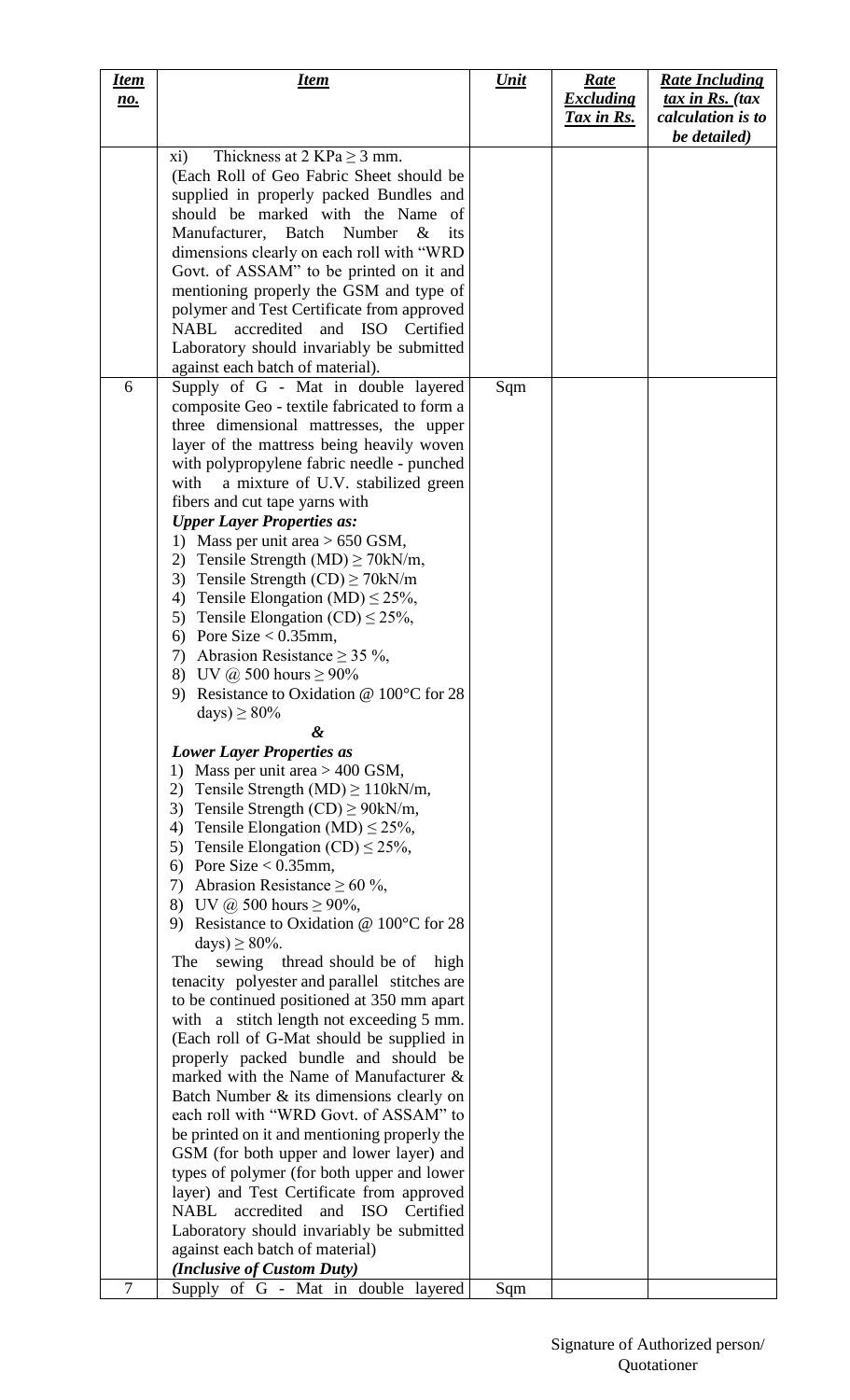| <u>Item</u> | <u>Item</u>                                                                                    | <u>Unit</u> | <u>Rate</u>       | <b>Rate Including</b>     |
|-------------|------------------------------------------------------------------------------------------------|-------------|-------------------|---------------------------|
| <u>no.</u>  |                                                                                                |             | <b>Excluding</b>  | $\frac{tax}{in}$ Rs. (tax |
|             |                                                                                                |             | <u>Tax in Rs.</u> | calculation is to         |
|             |                                                                                                |             |                   | be detailed)              |
|             | composite Geo - textile fabricated to form a                                                   |             |                   |                           |
|             | three dimensional mattresses, the upper                                                        |             |                   |                           |
|             | layer of the mattress being heavily woven                                                      |             |                   |                           |
|             | with polypropylene fabric needle - punched                                                     |             |                   |                           |
|             | with<br>a mixture of U.V. stabilized green                                                     |             |                   |                           |
|             | fibers and cut tape yarns with                                                                 |             |                   |                           |
|             | <b>Upper Layer Properties as:</b>                                                              |             |                   |                           |
|             | 1) Mass per unit area $> 650$ GSM,                                                             |             |                   |                           |
|             | Tensile Strength (MD) $\geq$ 70kN/m,<br>2)                                                     |             |                   |                           |
|             | Tensile Strength $(CD) \ge 70$ kN/m<br>3)                                                      |             |                   |                           |
|             | 4) Tensile Elongation (MD) $\leq$ 25%,                                                         |             |                   |                           |
|             | 5) Tensile Elongation (CD) $\leq$ 25%,                                                         |             |                   |                           |
|             | 6) Pore Size $< 0.35$ mm,                                                                      |             |                   |                           |
|             | Abrasion Resistance $\geq$ 35 %,<br>7)                                                         |             |                   |                           |
|             | 8) UV @ 500 hours $\geq 90\%$                                                                  |             |                   |                           |
|             | Resistance to Oxidation @ $100^{\circ}$ C for 28<br>9)                                         |             |                   |                           |
|             | days) $\geq 80\%$                                                                              |             |                   |                           |
|             | &                                                                                              |             |                   |                           |
|             | <b>Lower Layer Properties as</b>                                                               |             |                   |                           |
|             | Mass per unit area $> 400$ GSM,<br>1)<br>Tensile Strength (MD) $\geq$ 110kN/m,<br>2)           |             |                   |                           |
|             | Tensile Strength $(CD) \ge 90kN/m$ ,<br>3)                                                     |             |                   |                           |
|             | Tensile Elongation (MD) $\leq$ 25%,<br>4)                                                      |             |                   |                           |
|             | Tensile Elongation (CD) $\leq$ 25%,<br>5)                                                      |             |                   |                           |
|             | 6) Pore Size $< 0.35$ mm,                                                                      |             |                   |                           |
|             | Abrasion Resistance $\geq 60\%$ ,<br>7)                                                        |             |                   |                           |
|             | 8) UV @ 500 hours $\geq 90\%$ ,                                                                |             |                   |                           |
|             | Resistance to Oxidation @ $100^{\circ}$ C for 28<br>9)                                         |             |                   |                           |
|             | days) $\geq$ 80%.                                                                              |             |                   |                           |
|             | sewing thread should be of high<br>The                                                         |             |                   |                           |
|             | tenacity polyester and parallel stitches are                                                   |             |                   |                           |
|             | to be continued positioned at 350 mm apart                                                     |             |                   |                           |
|             | with a stitch length not exceeding 5 mm.                                                       |             |                   |                           |
|             | (Each roll of G-Mat should be supplied in                                                      |             |                   |                           |
|             | properly packed bundle and should be                                                           |             |                   |                           |
|             | marked with the Name of Manufacturer &                                                         |             |                   |                           |
|             | Batch Number & its dimensions clearly on                                                       |             |                   |                           |
|             | each roll with "WRD Govt. of ASSAM" to                                                         |             |                   |                           |
|             | be printed on it and mentioning properly the                                                   |             |                   |                           |
|             | GSM (for both upper and lower layer) and                                                       |             |                   |                           |
|             | types of polymer (for both upper and lower                                                     |             |                   |                           |
|             | layer) and Test Certificate from approved                                                      |             |                   |                           |
|             | accredited and ISO<br>Certified<br>NABL                                                        |             |                   |                           |
|             | Laboratory should invariably be submitted                                                      |             |                   |                           |
|             | against each batch of material)                                                                |             |                   |                           |
|             | (Without Custom duty)                                                                          |             |                   |                           |
| 8           | Supply of geo - textile Tube (Mega                                                             | Each        |                   |                           |
|             | containers) of fill height of 2.5m and 25m                                                     |             |                   |                           |
|             | length made of geo - textile with minimum                                                      |             |                   |                           |
|             | properties as mentioned below:                                                                 |             |                   |                           |
|             | Tensile strength of geo - textile<br>$\mathbf{i}$<br>materials $> 200$ KN/m in both directions |             |                   |                           |
|             | for woven geo - textiles                                                                       |             |                   |                           |
|             | O95 (pore size) of the geo - textile<br>$\rm ii)$                                              |             |                   |                           |
|             | materials $<$ 180 microns.                                                                     |             |                   |                           |
|             | iii) Seam strength $> 70\%$ of the material                                                    |             |                   |                           |
|             | tensile strength.<br>iv) Elongation of the material at the                                     |             |                   |                           |
|             | ultimate tensile strength should not be                                                        |             |                   |                           |
|             | more than 20%                                                                                  |             |                   |                           |
|             | <b>CBR</b> Brust Strength $> 10.5$<br>V)                                                       |             |                   |                           |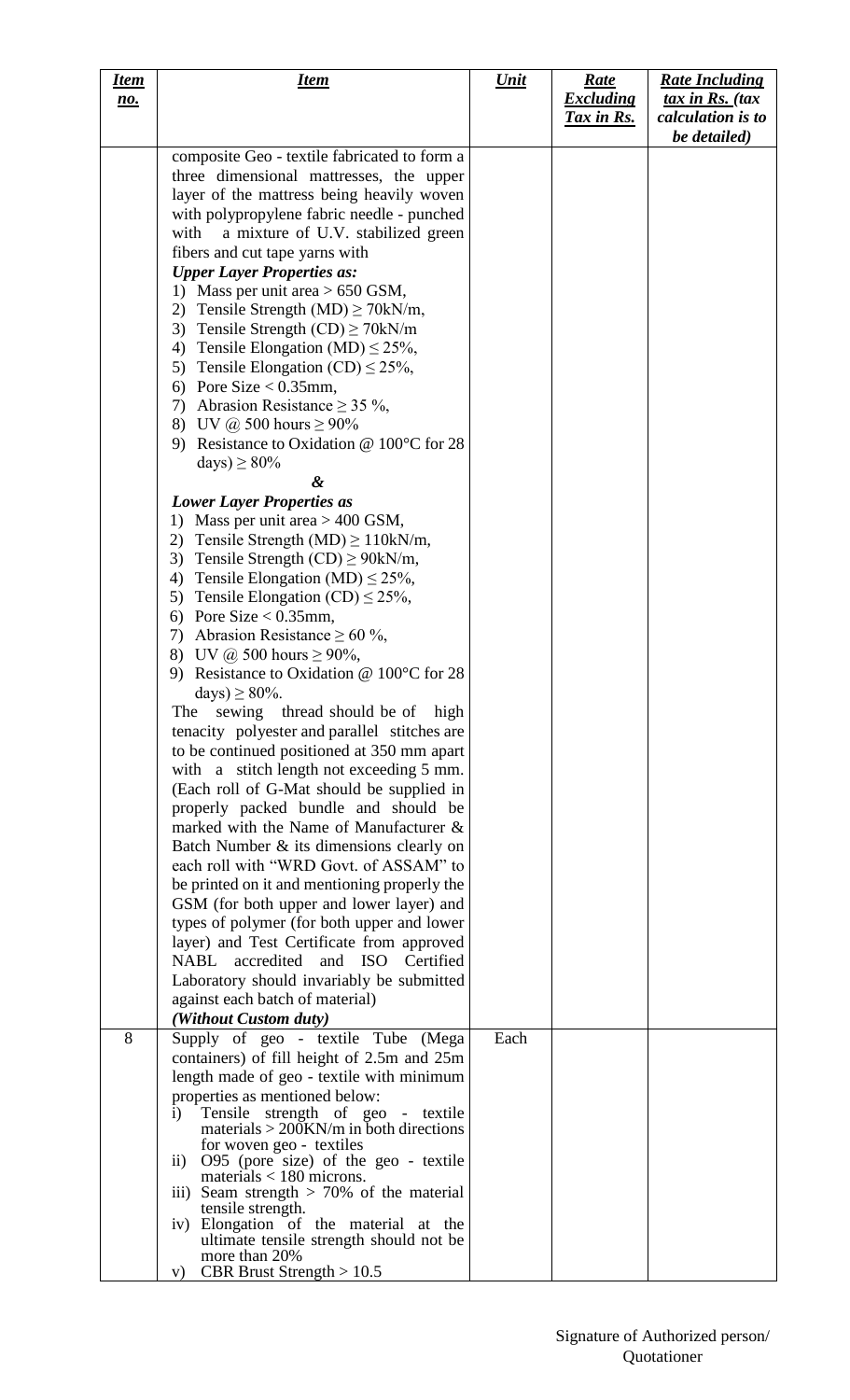| <u>Item</u>      | <u>Item</u>                                                                                 | <b>Unit</b>  | <u>Rate</u>      | <b>Rate Including</b>             |
|------------------|---------------------------------------------------------------------------------------------|--------------|------------------|-----------------------------------|
| <u>no.</u>       |                                                                                             |              | <b>Excluding</b> | tax in Rs. (tax                   |
|                  |                                                                                             |              | Tax in Rs.       | calculation is to<br>be detailed) |
|                  | vi) Abrasion resistance (BAW Rotating                                                       |              |                  |                                   |
|                  | Drum) > $75\%$ of strength retained.                                                        |              |                  |                                   |
|                  | vii) UV Resistance (ASTMD 4355                                                              |              |                  |                                   |
|                  | $500Hrs$ > 80% of strength retained.                                                        |              |                  |                                   |
|                  | The geo-textile mega containers must resist                                                 |              |                  |                                   |
|                  | the pressure created by stacking the tubes in                                               |              |                  |                                   |
| 9                | $3:2:1$ manner.                                                                             | Each         |                  |                                   |
|                  | Supply of woven Geo - textile Tube (Mega<br>containers) of filled height 0.9m made of       |              |                  |                                   |
|                  | geo - textile with minimum properties as                                                    |              |                  |                                   |
|                  | mentioned below:                                                                            |              |                  |                                   |
|                  | Tensile strength of geo - textile<br>i)                                                     |              |                  |                                   |
|                  | materials $> 65$ KN/m in both directions                                                    |              |                  |                                   |
|                  | O95 (Pore size) of the geo - textile<br>$\mathbf{ii}$                                       |              |                  |                                   |
|                  | materials $<$ 180 microns,<br>Seam strength $> 70\%$ of the materials<br>$\overline{111}$ ) |              |                  |                                   |
|                  | tensile strength,                                                                           |              |                  |                                   |
|                  | iv) Elongation of the material at the                                                       |              |                  |                                   |
|                  | ultimate tensile strength should not be                                                     |              |                  |                                   |
|                  | 65% for                                                                                     |              |                  |                                   |
|                  | v) CBR Brust strength $> 10.5$ ,                                                            |              |                  |                                   |
|                  | vi) Abrasion resistance (BAW Rotating                                                       |              |                  |                                   |
|                  | Drum) > 75% of strength retained,<br>vii) UV Resistance (ASTMD 4,355 - 500                  |              |                  |                                   |
|                  | Hrs) > 80% of strength retained.                                                            |              |                  |                                   |
|                  | (Including all taxes)                                                                       |              |                  |                                   |
|                  | $(a)$ 10m Length                                                                            |              |                  |                                   |
| 10               | Tube<br>Supply of geo-textile<br>(Mega                                                      |              |                  |                                   |
|                  | containers) with minimum properties as                                                      |              |                  |                                   |
|                  | mentioned below:                                                                            |              |                  |                                   |
|                  | $Polymer = PP$<br>Tube Circumference= 4.3 / 8.6 / 12.9 /                                    |              |                  |                                   |
|                  | $14.2 / 16 / 17.2 / 21.6 + 5\%$ (m)                                                         |              |                  |                                   |
|                  | Fill Port (diameter) = 30 to 45 CM                                                          |              |                  |                                   |
|                  | Tensile Strength (MD) $\geq$ 175 KN/m<br>$\bullet$                                          |              |                  |                                   |
|                  | Tensile Strength (CD) $\geq$ 175 KN/m                                                       |              |                  |                                   |
|                  | Elongation – MD $\leq$ 25%<br>٠                                                             |              |                  |                                   |
|                  | $AOS \leq 0.180$ mm                                                                         |              |                  |                                   |
|                  | Permittivity $\geq$ 0.40 S-1                                                                |              |                  |                                   |
|                  | Length = $10/15/20/25/30$ m                                                                 |              |                  |                                   |
| 10.1.            | Tube Circumference = $4.3(m)$<br>Length $= 10m$                                             | Each         |                  |                                   |
| 10.1.a<br>10.1.b | Length $= 15m$                                                                              | Each         |                  |                                   |
| 10.1.c           | Length $= 20m$                                                                              | Each         |                  |                                   |
| 10.1.d           | Length $= 25m$                                                                              | Each         |                  |                                   |
| 10.1.e           | Length $=$ 30 $m$                                                                           | Each         |                  |                                   |
| 10.2.            | Tube Circumference = $8.6$ (m)                                                              | Each         |                  |                                   |
| 10.2.a           | Length $= 10m$                                                                              |              |                  |                                   |
| 10.2.b           | Length $= 15m$                                                                              | Each         |                  |                                   |
| 10.2.c<br>10.2.d | Length $= 20m$                                                                              | Each         |                  |                                   |
| 10.2.e           | Length $= 25m$<br>Length $=$ 30m                                                            | Each<br>Each |                  |                                   |
| 10.3.            | Tube Circumference = $12.9$ (m)                                                             | Each         |                  |                                   |
| 10.3.a           | Length $= 10m$                                                                              |              |                  |                                   |
| 10.3.b           | Length $= 15m$                                                                              | Each         |                  |                                   |
| 10.3.c           | Length $= 20m$                                                                              | Each         |                  |                                   |
| 10.3.d           | Length $= 25m$                                                                              | Each         |                  |                                   |
| 10.3.e           | Length $=$ 30m                                                                              | Each         |                  |                                   |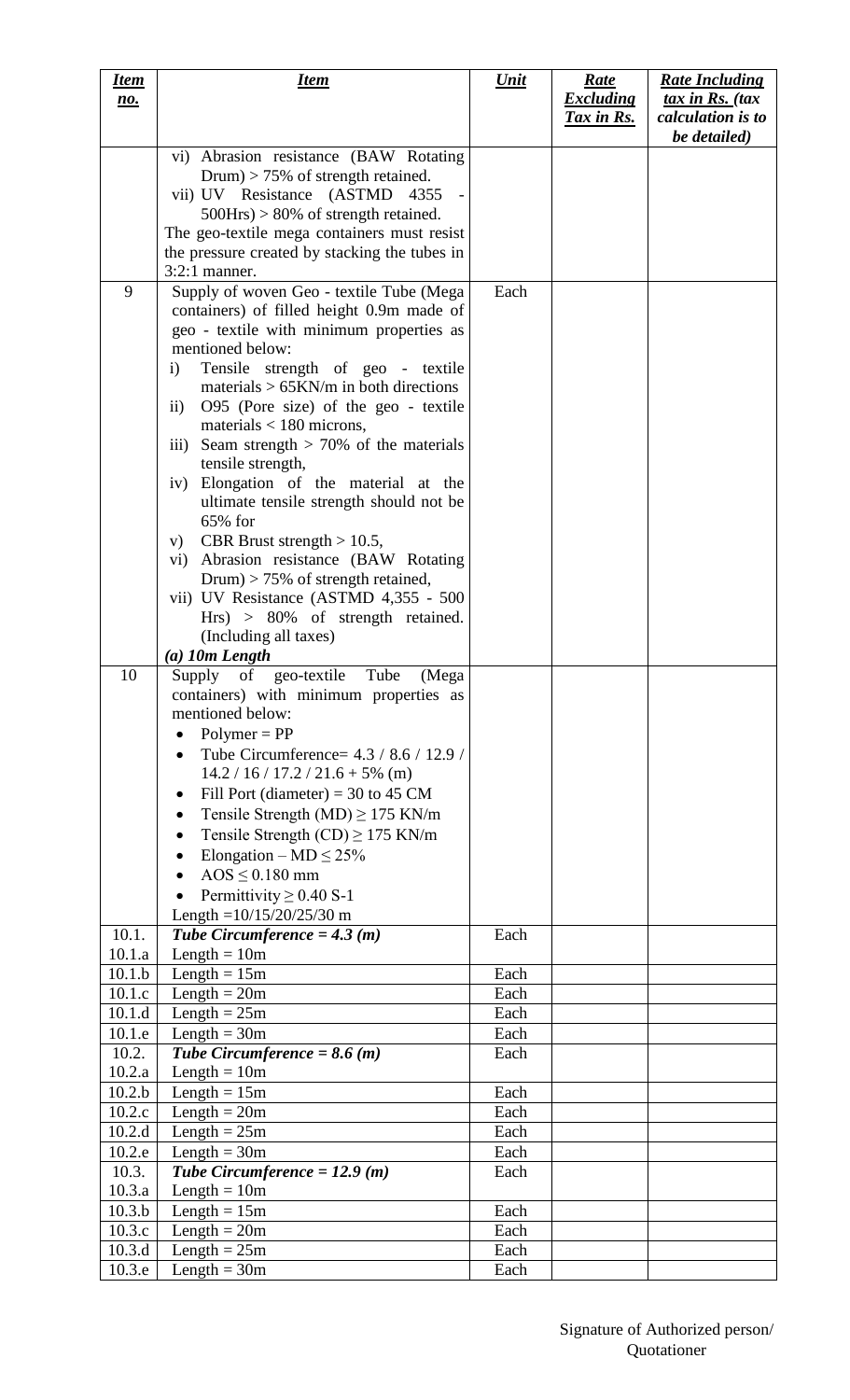| <u>Item</u><br><u>no.</u> | <u>Item</u>                                                 | <u>Unit</u>  | <u>Rate</u><br><b>Excluding</b> | <b>Rate Including</b><br>tax in Rs. (tax |
|---------------------------|-------------------------------------------------------------|--------------|---------------------------------|------------------------------------------|
|                           |                                                             |              | Tax in Rs.                      | calculation is to<br>be detailed)        |
| 10.4.<br>10.4.a           | Tube Circumference = $14.2$ (m)<br>Length $= 10m$           | Each         |                                 |                                          |
| 10.4.b                    | Length $= 15m$                                              | Each         |                                 |                                          |
| 10.4.c                    | Length $= 20m$                                              | Each         |                                 |                                          |
| 10.4.d                    | Length $= 25m$                                              | Each         |                                 |                                          |
| 10.4.e                    | $Length = 30m$                                              | Each         |                                 |                                          |
| 10.5.                     | Tube Circumference = $16.0$ (m)                             | Each         |                                 |                                          |
| 10.5.a                    | Length $= 10m$                                              |              |                                 |                                          |
| 10.5.b                    | Length $= 15m$                                              | Each         |                                 |                                          |
| 10.5.c                    | Length $= 20m$                                              | Each         |                                 |                                          |
| 10.5.d                    | Length $= 25m$                                              | Each         |                                 |                                          |
| 10.5.e                    | Length $=$ 30m                                              | Each         |                                 |                                          |
| 11.                       | Supply of geo-textile<br>Tube<br>(Mega                      |              |                                 |                                          |
|                           | containers) with minimum properties as                      |              |                                 |                                          |
|                           | mentioned below                                             |              |                                 |                                          |
|                           | $Polymer = PP$                                              |              |                                 |                                          |
|                           | Tube Circumference = $4.3 / 8.6 / 12.9 /$                   |              |                                 |                                          |
|                           | $14.2 / 16 / 17.2 / 21.6 + 5\%$ (m)                         |              |                                 |                                          |
|                           | Fill Port (diameter) = 30 to 45 CM                          |              |                                 |                                          |
|                           | Tensile Strength (MD) $\geq 100$ KN/m                       |              |                                 |                                          |
|                           | Tensile Strength (CD) $\geq 100$ KN/m                       |              |                                 |                                          |
|                           | Elongation – MD $\leq$ 25%                                  |              |                                 |                                          |
|                           | $AOS \leq 0.180$ mm                                         |              |                                 |                                          |
|                           | Permittivity $\geq$ 0.40 S-1<br>Length = $10/15/20/25/30$ m |              |                                 |                                          |
| 11.1.                     | Tube Circumference = $4.3(m)$                               | Each         |                                 |                                          |
| 11.1.a                    | Length $= 10m$                                              |              |                                 |                                          |
| 11.1.b                    | Length $= 15m$                                              | Each         |                                 |                                          |
| 11.1.c                    | Length $= 20m$                                              | Each         |                                 |                                          |
| 11.1.d                    | Length $= 25m$                                              | Each         |                                 |                                          |
| 11.1.e                    | Length $=$ 30m                                              | Each         |                                 |                                          |
| 11.2.                     | Tube Circumference = $8.6$ (m)                              | Each         |                                 |                                          |
| 11.2.a                    | Length $= 10m$                                              |              |                                 |                                          |
| 11.2.b                    | Length $= 15m$                                              | Each         |                                 |                                          |
| 11.2.c                    | Length $= 20m$                                              | Each         |                                 |                                          |
| 11.2.d                    | Length $= 25m$                                              | Each         |                                 |                                          |
| 11.2.e                    | Length $=$ 30m                                              | Each         |                                 |                                          |
| 11.3.                     | Tube Circumference = $12.9$ (m)                             | Each         |                                 |                                          |
| 11.3.a                    | Length $= 10m$                                              |              |                                 |                                          |
| 11.3.b                    | Length $= 15m$                                              | Each         |                                 |                                          |
| 11.3.c                    | Length $= 20m$                                              | Each         |                                 |                                          |
| 11.3.d<br>11.3.e          | Length $= 25m$                                              | Each<br>Each |                                 |                                          |
| 11.4.                     | $Length = 30m$<br>Tube Circumference = $14.2$ (m)           | Each         |                                 |                                          |
| 11.4.a                    | Length $= 10m$                                              |              |                                 |                                          |
| 11.4.b                    | Length $= 15m$                                              | Each         |                                 |                                          |
| 11.4.c                    | Length $= 20m$                                              | Each         |                                 |                                          |
| 11.4.d                    | Length $= 25m$                                              | Each         |                                 |                                          |
| 11.4.e                    | Length $=$ 30m                                              | Each         |                                 |                                          |
| 11.5.                     | Tube Circumference = $16.0$ (m)                             | Each         |                                 |                                          |
| 11.5.a                    | Length $= 10m$                                              |              |                                 |                                          |
| 11.5.b                    | Length $= 15m$                                              | Each         |                                 |                                          |
| 11.5.c                    | Length $= 20m$                                              | Each         |                                 |                                          |
| 11.5.d                    | Length $= 25m$                                              | Each         |                                 |                                          |
| 11.5.e                    | Length $=$ 30 $m$                                           | Each         |                                 |                                          |
| 12.                       | Supply of<br>geo-textile<br>Tube<br>(Mega                   |              |                                 |                                          |
|                           | containers) with minimum properties as                      |              |                                 |                                          |
|                           | mentioned below                                             |              |                                 |                                          |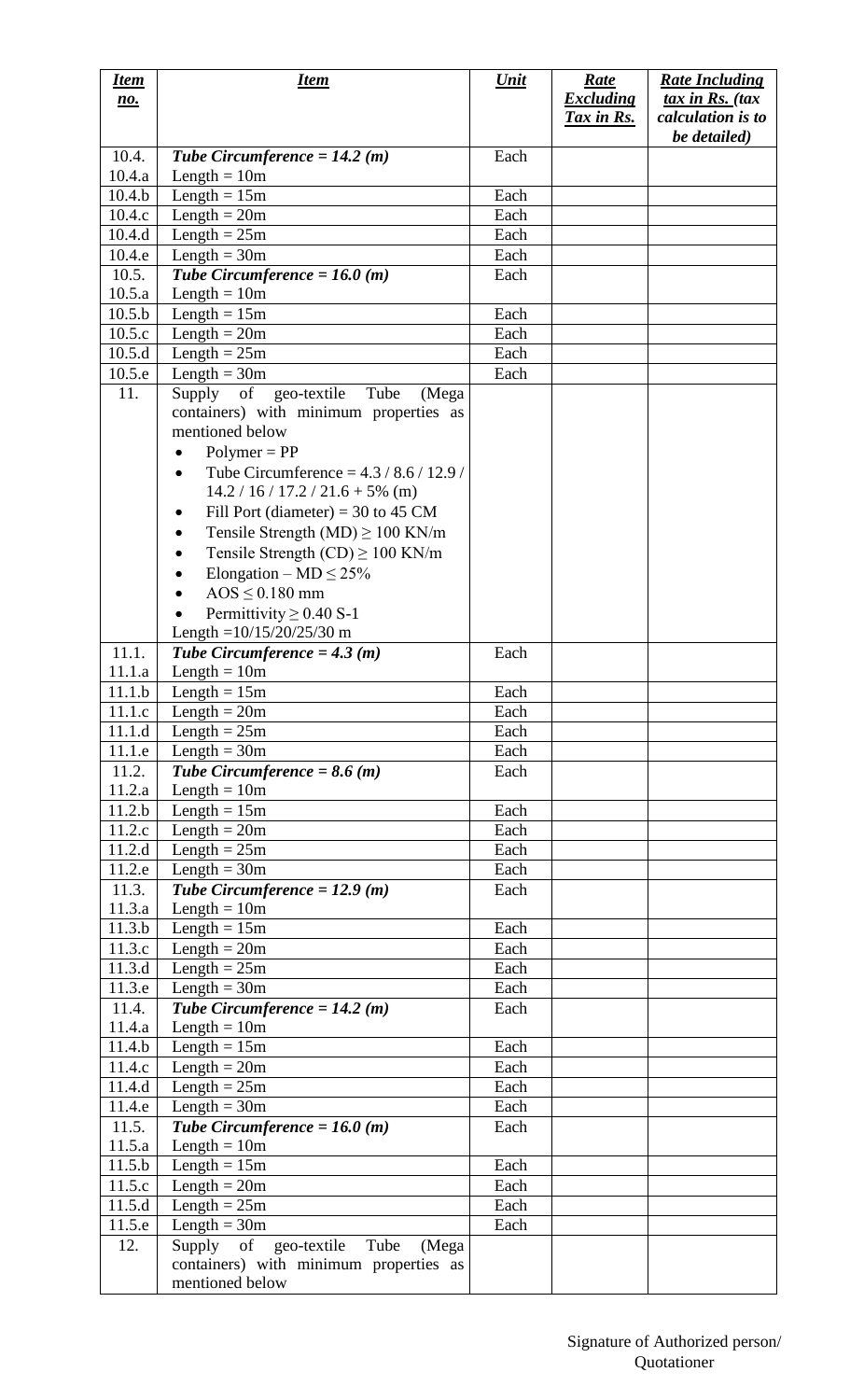| <u>Item</u> | <b>Item</b>                                         | <b>Unit</b>  | <b>Rate</b>      | <b>Rate Including</b>     |
|-------------|-----------------------------------------------------|--------------|------------------|---------------------------|
| <u>no.</u>  |                                                     |              | <b>Excluding</b> | $\frac{tax}{in}$ Rs. (tax |
|             |                                                     |              | Tax in Rs.       | calculation is to         |
|             |                                                     |              |                  | be detailed)              |
|             | $Polymer = Polyester$<br>$\bullet$                  |              |                  |                           |
|             | Tube Circumference = $4.3 / 8.6 / 12.9$             |              |                  |                           |
|             | $14.2 / 16 / 17.2 / 21.6 + 5\%$ (m)                 |              |                  |                           |
|             | Fill Port (diameter) = 30 to 45 CM                  |              |                  |                           |
|             | Tensile Strength (MD) $\geq$ 175 KN/m               |              |                  |                           |
|             | Tensile Strength (CD) $\geq$ 175 KN/m               |              |                  |                           |
|             | Elongation – MD $\leq 15\%$                         |              |                  |                           |
|             | $AOS \leq 0.25$ mm                                  |              |                  |                           |
|             | Permeability $\geq 3 \times 10-3$ m/s               |              |                  |                           |
|             | Length = $10 / 15 / 20 / 25 / 30$ m                 |              |                  |                           |
| 12.1.       | Tube Circumference = $4.3(m)$                       | Each         |                  |                           |
| 12.1.a      | Length $= 10m$                                      |              |                  |                           |
| 12.1.b      | Length $= 15m$                                      | Each         |                  |                           |
| 12.1.c      | Length $= 20m$                                      | Each         |                  |                           |
| 12.1.d      | Length $= 25m$                                      | Each         |                  |                           |
| 12.1.e      | Length = $30m$                                      | Each         |                  |                           |
| 12.2.       | Tube Circumference = $8.6$ (m)                      | Each         |                  |                           |
| 12.2.a      | Length $= 10m$                                      |              |                  |                           |
| 12.2.b      | Length $= 15m$                                      | Each         |                  |                           |
| 12.2.c      | Length $= 20m$                                      | Each         |                  |                           |
| 12.2.d      | Length $= 25m$                                      | Each         |                  |                           |
| 12.2.e      | Length $=$ 30m                                      | Each         |                  |                           |
| 12.3.       |                                                     | Each         |                  |                           |
| 12.3.a      | Tube Circumference = $12.9$ (m)<br>$Length = 10m$   |              |                  |                           |
| 12.3.b      | Length $= 15m$                                      | Each         |                  |                           |
| 12.3.c      | Length $= 20m$                                      | Each         |                  |                           |
| 12.3.d      |                                                     |              |                  |                           |
| 12.3.e      | Length $= 25m$<br>Length = $30m$                    | Each<br>Each |                  |                           |
|             |                                                     |              |                  |                           |
| 12.4.       | Tube Circumference = $14.2$ (m)                     | Each         |                  |                           |
| 12.4.a      | Length $= 10m$                                      |              |                  |                           |
| 12.4.b      | Length $= 15m$                                      | Each         |                  |                           |
| 12.4.c      | Length $= 20m$                                      | Each         |                  |                           |
| 12.4.d      | Length $= 25m$                                      | Each         |                  |                           |
| 12.4.e      | Length $=$ 30 $m$                                   | Each         |                  |                           |
| 12.5.       | Tube Circumference = $16.0$ (m)                     | Each         |                  |                           |
| 12.5.a      | Length $= 10m$                                      |              |                  |                           |
| 12.5.b      | Length $= 15m$                                      | Each         |                  |                           |
| 12.5.c      | $Length = 20m$                                      | Each         |                  |                           |
| 12.5.d      | Length $= 25m$                                      | Each         |                  |                           |
| 12.5.e      | $Length = 30m$                                      | Each         |                  |                           |
| 13          | Supply of Rope Polypropylene (PP) Gabion            | Each         |                  |                           |
|             | of size $2m \times 2m \times 0.45$ m having the     |              |                  |                           |
|             | following properties                                |              |                  |                           |
|             | Mesh opening size150 mm $\times$ 150mm<br>i)        |              |                  |                           |
|             | ii) Rope Diameter of 9.0mm                          |              |                  |                           |
|             | iii) (iii)Linear Density of rope $\geq 65.1$ gm/m   |              |                  |                           |
|             | iv) Tensile Strength $\geq$ 1900 kg                 |              |                  |                           |
|             | v) Abrasion Resistance of rope after 1,000          |              |                  |                           |
|             | cycles $\geq 65\%$                                  |              |                  |                           |
|             | vi) CBR Puncture Strength $\geq$ 7,000 kg.          |              |                  |                           |
| 14          | Supply of Sewing Thread/Yarn PPMF                   | <b>RM</b>    |                  |                           |
|             | Stitching Thread (2000 Den. Kaplon) i/c             |              |                  |                           |
|             | payment of taxes.                                   |              |                  |                           |
| 15          | Supply of galvanised wire netting sheets            | No.          |                  |                           |
|             | made of 8 G wire mesh of 152 mm square              |              |                  |                           |
|             | mesh in sheets of overall size 2.57 m $\times$ 1.66 |              |                  |                           |
|             | m including 76 mm projection of each wire           |              |                  |                           |
|             | on all sides beyond the net size of 2.42 m x        |              |                  |                           |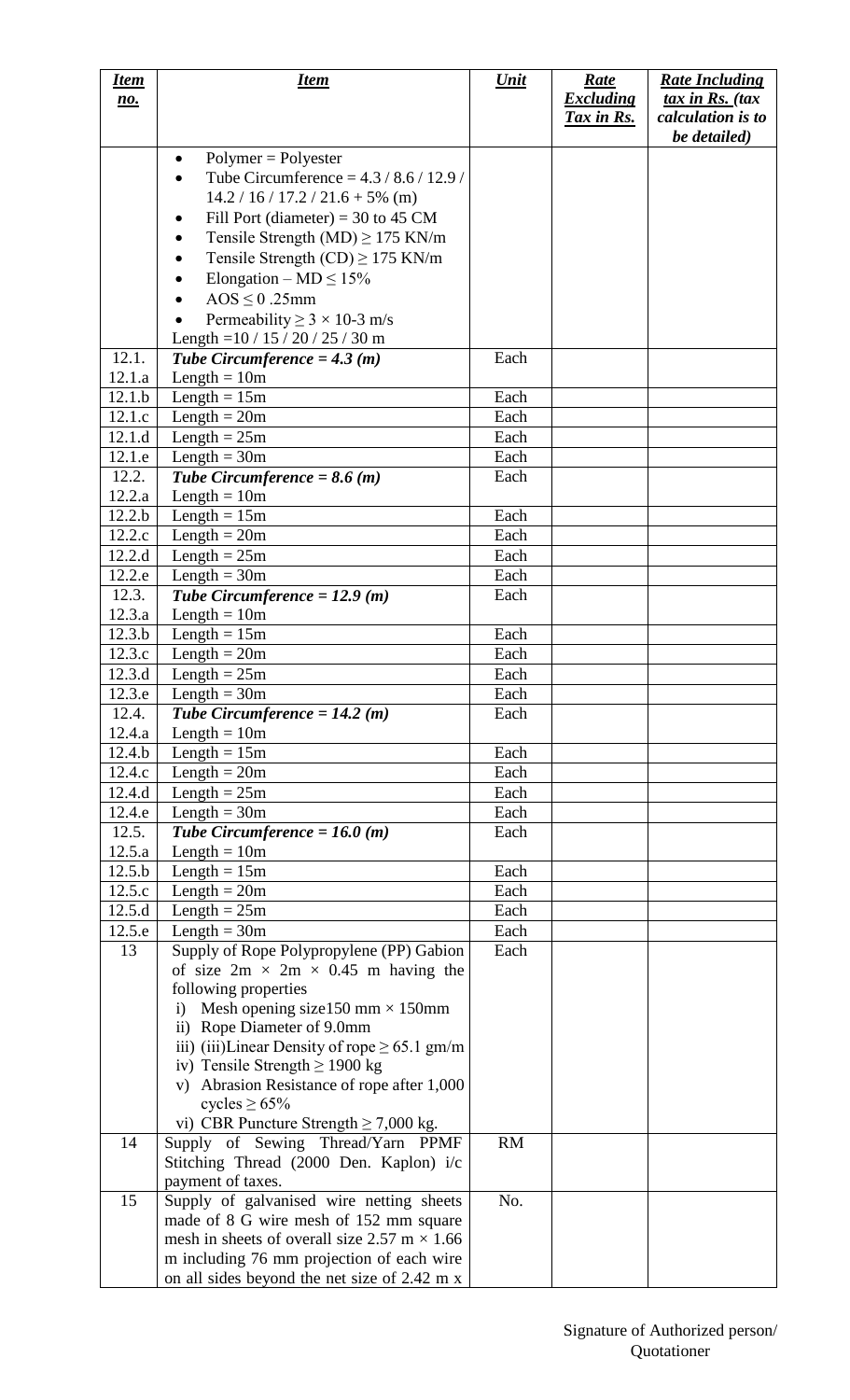| <u>Item</u><br><u>no.</u> | <b>Item</b>                                                                                                                                                                                                                                                                                                                                                                                                                                                                                                                                                                                                                                                                                                                                                                                                                                                                                                                                                                                                                                                                                                                                                                                                                                                                                                                                                                                                                                                                                                                                                                       | <b>Unit</b>   | <u>Rate</u><br><b>Excluding</b><br>Tax in Rs. | <b>Rate Including</b><br>tax in Rs. (tax<br>calculation is to<br>be detailed) |
|---------------------------|-----------------------------------------------------------------------------------------------------------------------------------------------------------------------------------------------------------------------------------------------------------------------------------------------------------------------------------------------------------------------------------------------------------------------------------------------------------------------------------------------------------------------------------------------------------------------------------------------------------------------------------------------------------------------------------------------------------------------------------------------------------------------------------------------------------------------------------------------------------------------------------------------------------------------------------------------------------------------------------------------------------------------------------------------------------------------------------------------------------------------------------------------------------------------------------------------------------------------------------------------------------------------------------------------------------------------------------------------------------------------------------------------------------------------------------------------------------------------------------------------------------------------------------------------------------------------------------|---------------|-----------------------------------------------|-------------------------------------------------------------------------------|
|                           | 1.51 m having knot of 12 G, G.I wire at every<br>joint including loading, unloading and<br>stacking properly complete as directed by the<br>Deptt. (Weight of each sheet should not be<br>less than $6.3$ kg)                                                                                                                                                                                                                                                                                                                                                                                                                                                                                                                                                                                                                                                                                                                                                                                                                                                                                                                                                                                                                                                                                                                                                                                                                                                                                                                                                                     |               |                                               |                                                                               |
| 16                        | Supply of hexagonal wire netting roll 152<br>mm mesh made of 8 G. G I wire of size 15.24<br>$m \times 3.66$ m longitudinal wire at 152 mm<br>centre to centre including loading, unloading<br>and stacking properly complete as directed<br>(weight of each roll should not be less than<br>83 kg)                                                                                                                                                                                                                                                                                                                                                                                                                                                                                                                                                                                                                                                                                                                                                                                                                                                                                                                                                                                                                                                                                                                                                                                                                                                                                | Roll          |                                               |                                                                               |
| 17<br>18                  | Construction and supply of Wire-netting box<br>of size 1.50 m $\times$ 1.50 m $\times$ 0.45 m made with<br>mechanically woven,<br>double<br>twisted,<br>hexagonal shaped wire mesh with wire made<br>of low carbon, high ductile MS wire with<br>heavy class of galvanization with<br>an<br>additional layer of PVC coating with mesh<br>type of $10 \times 12$ as per EN 10223 & ASTM<br>A975, mesh wire of 2.70 mm (I.D) /3.70 mm<br>(OD) tensile strength of $450 - 500/\text{mm}^2$ , edge<br>wire selvedge around it at least 2.5 times,<br>lacing wire (zinc PVC coated) of 2.20mm<br>$(LD)$ /3.20mm (OD), VC coating thickness<br>of 0.50mm nominal, 0.38 mm minimum,<br>Mesh opening size $150 \text{mm} \times 150 \text{mm}$ and<br>with average weight per unit being 12 kg<br>with additional 3% of the weight of box for<br>lacing wire supplied separately, supporting<br>the facing of the box with zinc coated steel<br>wire of required length as<br>directed,<br>complying with ASTM and European norms.<br>Supply of R.C.C. Porcupine member of size<br>$0.10m \times 0.10m \times 3.00m$ with cement<br>concrete proportion 1:2:4, reinforced by 4<br>nos. of 8mm dia. TMT bar and 4mm dia.<br>(8G) wire stirrups at 15cm C/C with $2 (Two)$<br>nos. of holes of 20mm dia. at 50 cm inside<br>from both sides in the same face and in the<br>other face of member another $2$ (Two) nos.<br>of holes of size 20mm dia. at 65 cm inside<br>from both ends including properly curing for<br>28 days and supply at specified stack yard<br>complete as directed. | No.<br>Member |                                               |                                                                               |
| 19                        | Supply of R.C.C. Porcupine member of size<br>$0.10m \times 0.10m \times 2.00m$ with cement<br>concrete proportion 1:2:4, reinforced by 4<br>nos. of 8mm dia. TMT bar and 4mm dia.<br>(8G) wire stirrups at 15cm C/C with $2 (Two)$<br>nos. of holes of 20mm dia. at 50 cm inside<br>from both sides in the same face and in the<br>other face of member another $2$ ( <i>Two</i> ) nos.<br>of holes of size 20mm dia. at 65 cm inside<br>from both ends including properly curing for<br>28 days and supply at specific stack yard<br>complete as directed.                                                                                                                                                                                                                                                                                                                                                                                                                                                                                                                                                                                                                                                                                                                                                                                                                                                                                                                                                                                                                       | Member        |                                               |                                                                               |
| 20                        | Supply of Pre stressed Cement Concrete<br>(PSC) Porcupine members of size 0.10m $\times$                                                                                                                                                                                                                                                                                                                                                                                                                                                                                                                                                                                                                                                                                                                                                                                                                                                                                                                                                                                                                                                                                                                                                                                                                                                                                                                                                                                                                                                                                          | Member        |                                               |                                                                               |